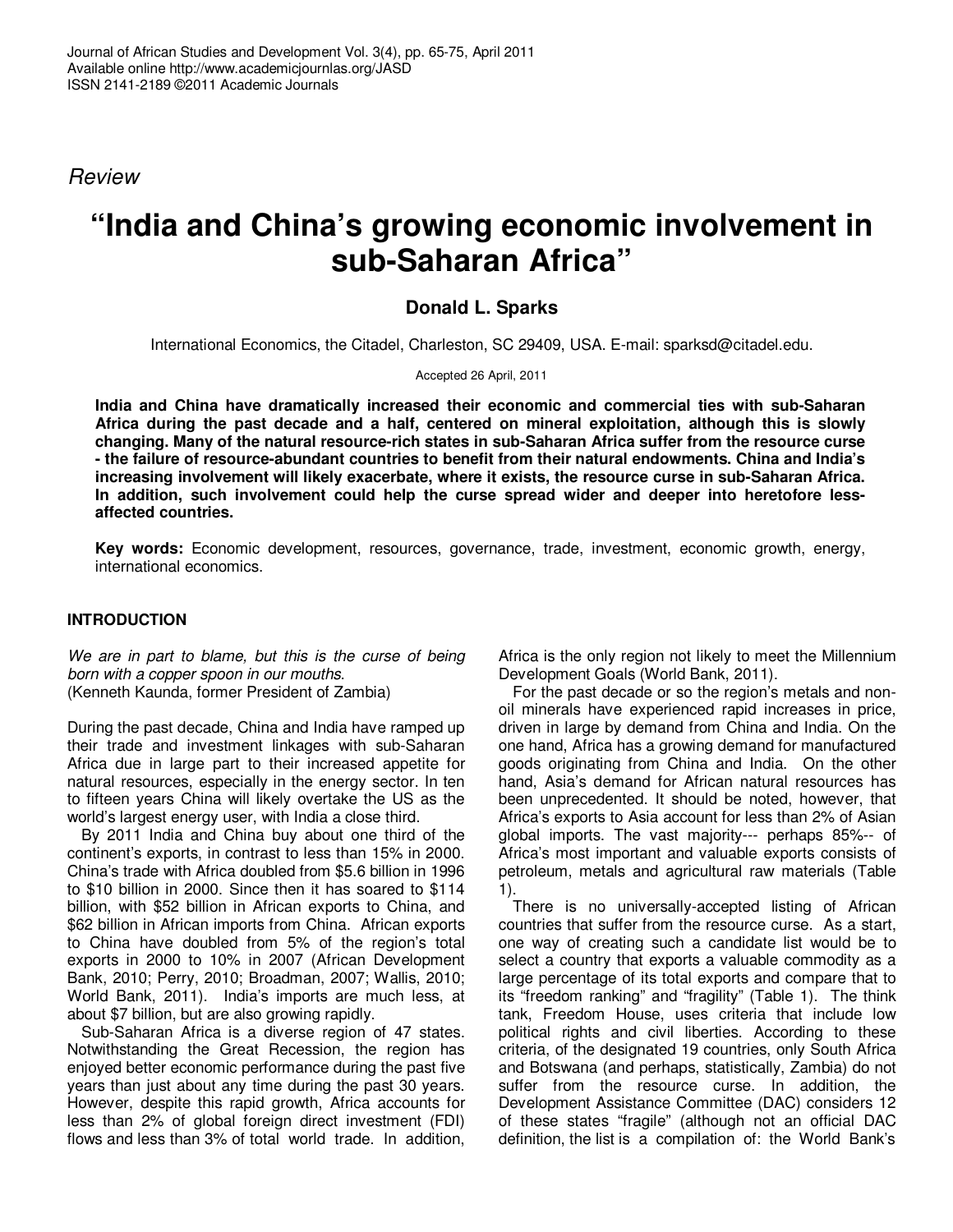|                                | <b>Export</b>    | Percentage | Freedom+ |
|--------------------------------|------------------|------------|----------|
| Angola ^                       | Petroleum oils   | 96         | 5.5      |
| Botswana                       | Diamonds         | 79         | 2.0      |
| Cameroon <sup>^</sup>          | Petroleum oils   | 57         | 6.0      |
| Chad <sup>^</sup>              | Petroleum oils   | 91         | 6.5      |
| Congo, DR^                     | Diamonds         | 88         | 5.5      |
| Congo, Republic <sup>^</sup>   | Petroleum oils   | 32         | 5.5      |
| Equatorial Guinea <sup>^</sup> | Petroleum oils   | 92         | 6.5      |
| Gabon                          | Petroleum oils   | 73         | 5.0      |
| Guinea <sup>^</sup>            | Aluminum ores    | 40         | 5.5      |
| Mauritania                     | Petroleum oils   | 36         | 4.0      |
| Mozambique                     | Aluminum         | 66         | 3.0      |
| Namibia                        | Diamonds         | 40         | 2.0      |
| Niger <sup>^</sup>             | Natural uranium  | 59         | 3.5      |
| Nigeria <sup>^</sup>           | Petroleum oils   | 90         | 4.0      |
| Sierra Leona <sup>^</sup>      | Diamonds         | 43         | 3.0      |
| Sudan <sup>^</sup>             | Petroleum oils   | 90         | 7.0      |
| Zambia                         | Copper cathodes  | 66         | 3.5      |
| Zimbabwe <sup>^</sup>          | Nickel unwrought | 17         | 6.5      |

| Table 1. Curse candidates: Top export as a total exports (%), freedom ranking, and fragility |  |
|----------------------------------------------------------------------------------------------|--|
|----------------------------------------------------------------------------------------------|--|

 $*$  = shares ranged from 96% in the case of Angola to 35% in Mauritania.  $+$  = 1.0-2.5 (free); 3.0-5.0 (partly free); 5.5-7.0 (not free), data for 2008. ^ = considered "fragile states" by the OECD listing. Source: World Bank. African Development Indicators 2009; Freedom House 2010, OECD 2010.

Country Policy and Institutional Assessment 2008, the Brookings Index of State Weakness in the Developing World 2009, and the Carleton University Country Indicators for Foreign Policy 2008 index).

This paper suggests that if a country meets at least two of the three above criteria, then that country suffers from the resource curse (Figure 1).

As much of China and India's combined involvement is in extractive mineral resources, questions arise as to how such increasing involvement may lead to furthering the "resource curse" facing several states in the region. Before looking at those issues, it would be helpful to revisit the resource curse.

## **THE RESOURCE CURSE REVISITED**

The "resource curse" (or the "paradox of plenty") has become engrained in the popular media and to a large degree in the academic literature (Rosser, 2006; Basedau, 2005; Karl, 1997). However, the issue is much more nuanced and complicated than often thought and is more subtle than merely equating more resources with more misery.

In the 1950s and 1960s, most economists viewed abundant natural resources as the necessary key to economic development (Rostow, 1961). Indeed, such resources were viewed as a blessing for the developing world. However, since the 1980s, the view from development economists and international financial institutions has dramatically changed, and abundant resources are now often viewed as a hindrance for both development and good governance (Collier, 2005; Gelb, 1998; Davis, 1995).

There are many difficulties in harnessing natural resources for sustained economic growth and development. Such resources are inherently unstable, with world price fluctuations and generally declining terms of trade and their dependency increases risks for foreign investors. The result is often the enclave nature resulting in profit repatriation to MNCs rather than toward bettering the local economy.

Furthermore, they promote the Dutch Disease, where a resource boom (in that case North Sea oil) makes the real exchange rate appreciate and in turn hurts the export sector.

In sub-Saharan Africa, research has shown that in the 1970s mineral-rich countries grew more slowly than those that had limited resources (Wheeler, 1984). More recent research has tended to reinforce this view (Sachs and Warner, 1995; Auty, 2001; Humphreys et al., 2007). In addition, the literature argues that abundant natural resources can be an important variable in how civil wars start, how they are waged, how long they last and their outcomes. Indeed, the general consensus is that abundant resources increase the likelihood for both secessionist and non-secessionist civil wars to start in the first place (holding other factors equal) and lengthen the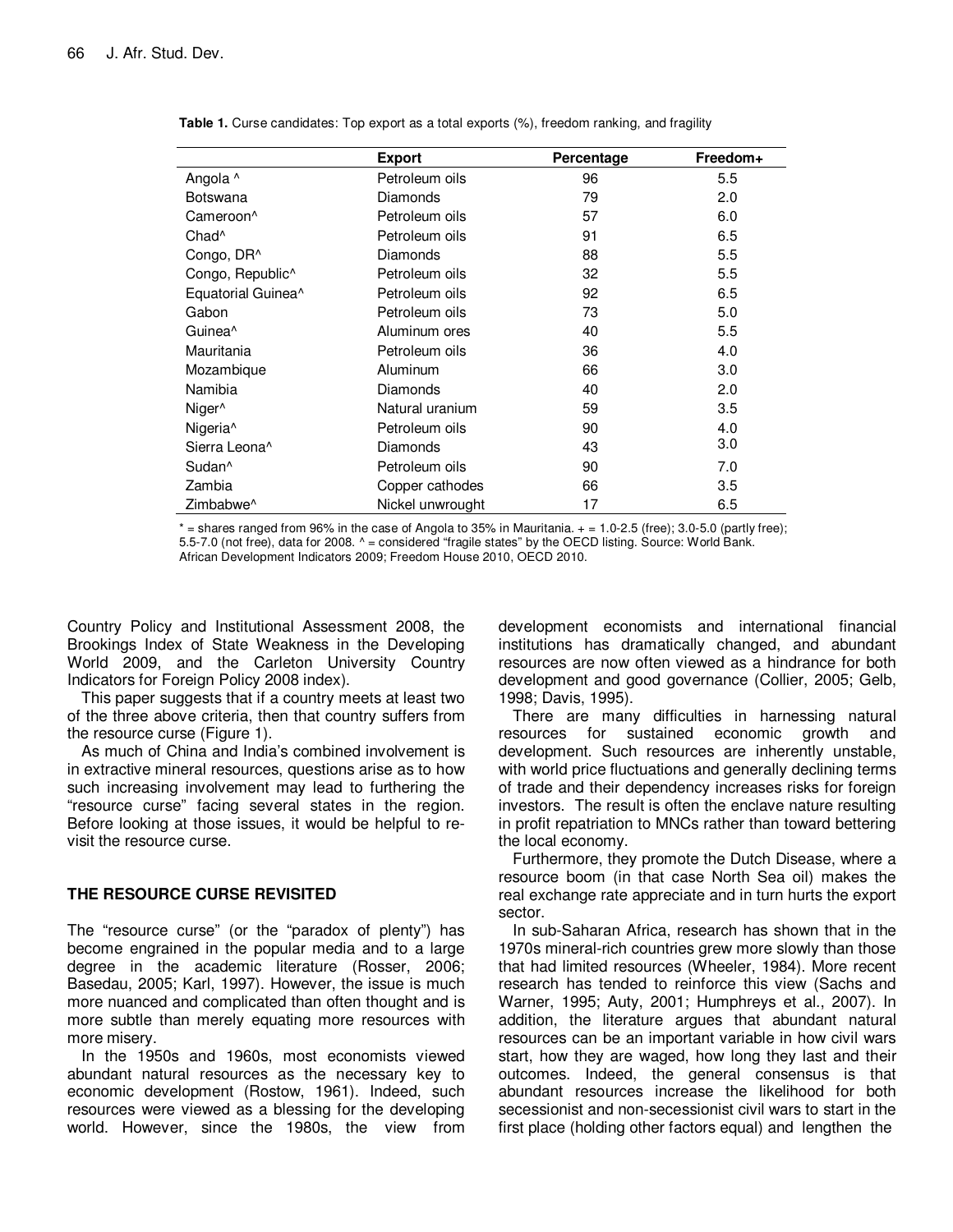

**Figure 1.** Resource cursed states in sub-Saharan Africa candidates. Source: Sparks, Donald; graphics by Kevin Metzger: The citadel.

intensity and duration of the conflicts (Ross, 2004; Fearon, 2004; Collier and Hoefffler, 2005; Doyle and Sambanis, 2000, Humphreys, 2005).

Although this paper measured natural resources as a ratio of mineral exports to total exports (Table 1), there are other measurements. For example, some research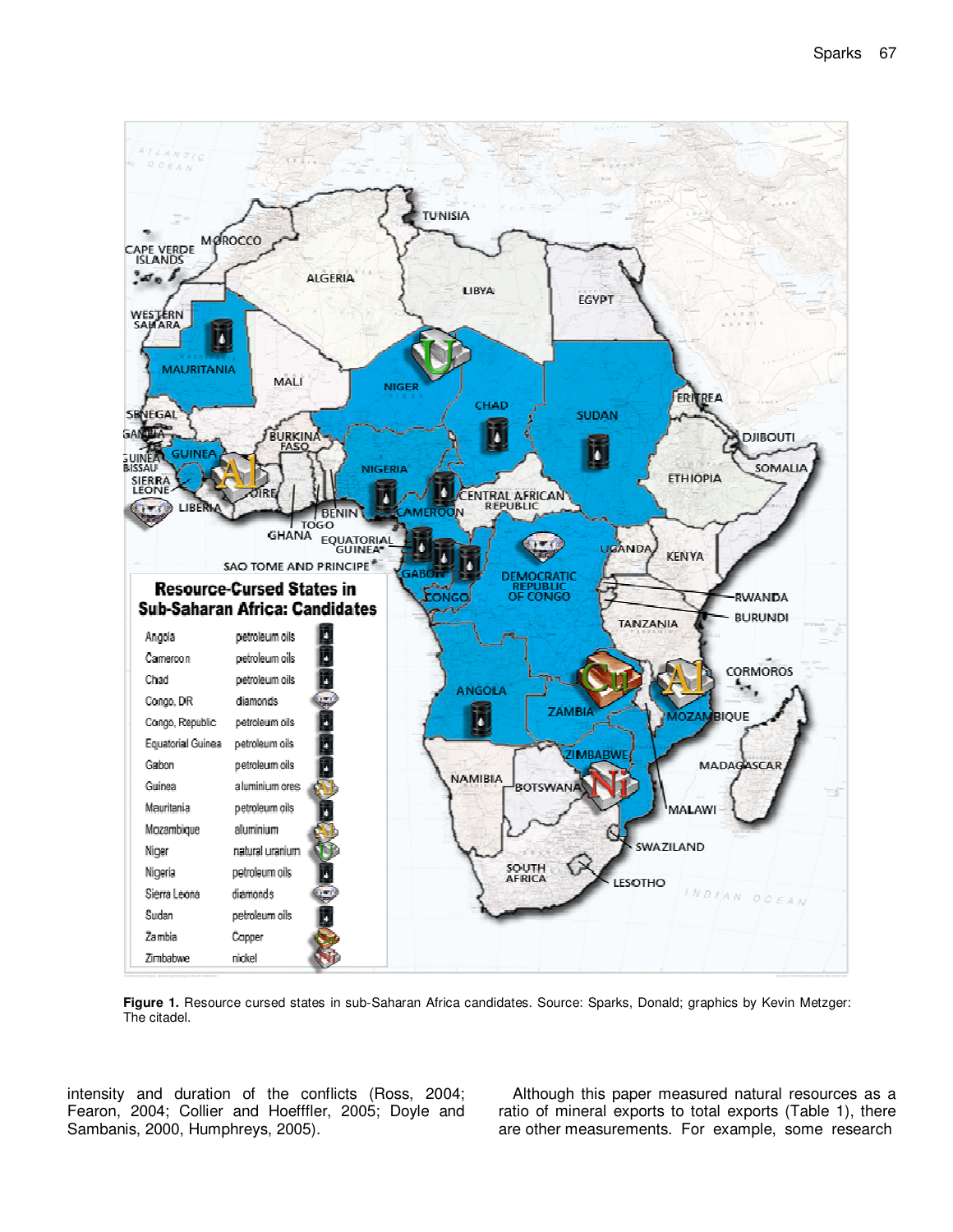suggests that when measuring natural resources according to stock per capita or in terms of reserves, they do not have as direct an impact on growth (Stijns, 2001; De Soysa, 2000). In any event, as Andrew Rosser suggests, "...it is not natural resource abundance per se… but an abundance of particular types of natural resources" that can cause the problems (Rosser, 2006). Those different types of resources are generally referred to as either point source vs. diffuse. Diffuse natural resources include agricultural commodities such as wheat or rice and have not been as problematical as point source resources. However, as will be discussed later, buying "unlootable" resources such as land can also exacerbate the resources curse.

Point source resources include oil, some minerals (diamonds) and drugs (opium and coca) and can be considered "lootable". In addition, rebel movements can offer future resource exploitation rights ("booty futures") to potential supporters and thus can increase the probability of civil wars. Ross found that unlootable resources are more likely to produce separatist conflicts as these resources trend to rely on skilled labor and capital investment that takes time, and the proceeds go to government via multinational corporations (MNCs). Lootable resources, on the other hand, can tend to benefit locals (Ross, 2003). Point source and lootable resources are more likely to increase the chances for civil war because they can be more easily taken and held by rebel groups. However, again, it can depend on the type of lootable goods. For example, it is much easier to "loot" alluvial diamonds in say, DRC or Sierra Leone, than from the deep shaft mining of Botswana (Basedau, 2005).

The availability of point source or lootable resources is not the only aspects that lead to the curse; rather the strength of the economic, social and political infrastructure of a country plays a key role as well. Some countries, Botswana, and to a large degree, Namibia and South Africa, have escaped the curse. Also, moving from mere GDP growth criteria to broader Human Development Index criteria suggests that some resource rich countries have actually improved their scores. As Rosser (2006) suggests while, "evidence that natural resource abundance… and various development outcomes are correlated with one another, they do not prove that the former causes the latter." Perhaps, as Schrank (2004) proposes, such dependency, rather than a cause, may well be merely a symptom of underdevelopment.

Resource-cursed states can also be known as rentier states, deriving unearned incomes from royalties and or taxes from domestic natural resources. A more specific example would be the "petro state" such as Angola (Karl 1997). These states are more interested in distributing the gains from economic rent than in investment in the productive sector or in economic diversification. They in large part depend on rents rather than on taxes. Since these states are authoritarian, they have little to fear from

their citizens, and since citizens are not taxed, they will demand less accountability from their rulers (Basedau, 2005). Further, many important members of the international community often support such regimes because of the important role they play in MNC profit and geopolitics (e.g., witness US support for Mobutu in Zaire and other African dictators during the Cold War).

There is a strong link between oil endowments and lack of good governance. This has in fact been called a curse of leadership (Duruigbo, 2005). Leite and Weidmann (1999) suggested that ores and oil had more negative effects on growth than countries endowed with abundant agricultural resources. Several observers have linked oil exporters with propensity for civil wars (DeSoysa, 2002; Fearon and Laitin, 2003).

Table 2, illustrates the linkages with the major oil producers (or holders of reserves) and low rankings on Freedom House's most recent "freedom" rankings. Of the 10 sub-Saharan African countries with major oil production and/or reserves, only one, South Africa, is ranked in the "free" category. Nigeria is rated as "partly free" while the remaining eight are in the "not free" listing. Clearly, oil resources and misery go hand-in-hand for most of the region's oil producers.

The case is not nearly as strong with diamonds. The region's major producers (who are responsible for 35% of global output) are all in the free category in Freedom House's index (Table 3). However, there are a number of countries, e.g., Sierra Leone and Liberia and others where so-called "conflict diamonds" have played an important role in civil strife. International community efforts such as the Kimberly Process (by restricting the trade of conflict diamonds) have produced varying degrees of success (Basedau, 2005).

Given that the curse exists, the central question is: to what extend do China and India help promote the resource curse in countries already affected, such as Nigeria, Angola and Sudan, and to what extent will they bring the curse to until-now less affected countries such as Mozambique or Cameroon?

## **CHINA AND INDIA'S SCRAMBLE FOR RESOURCES IN SUB-SAHARAN AFRICA**

As earlier discussed, India and China's increased involvement in Africa has come quickly. However, their approaches have been quite different. The majority of Chinese involvement is from the central government (although an increasing number is from the private sector and from regional governments). India's involvement has been largely borne by the private sector. China has a longer term view, and its state capital doesn't require producing short term gains to shareholders. It also has] massive low-cost capital reserves to weather poor economic returns. The volumes of trade also differ: India's is perhaps one tenth that of China's.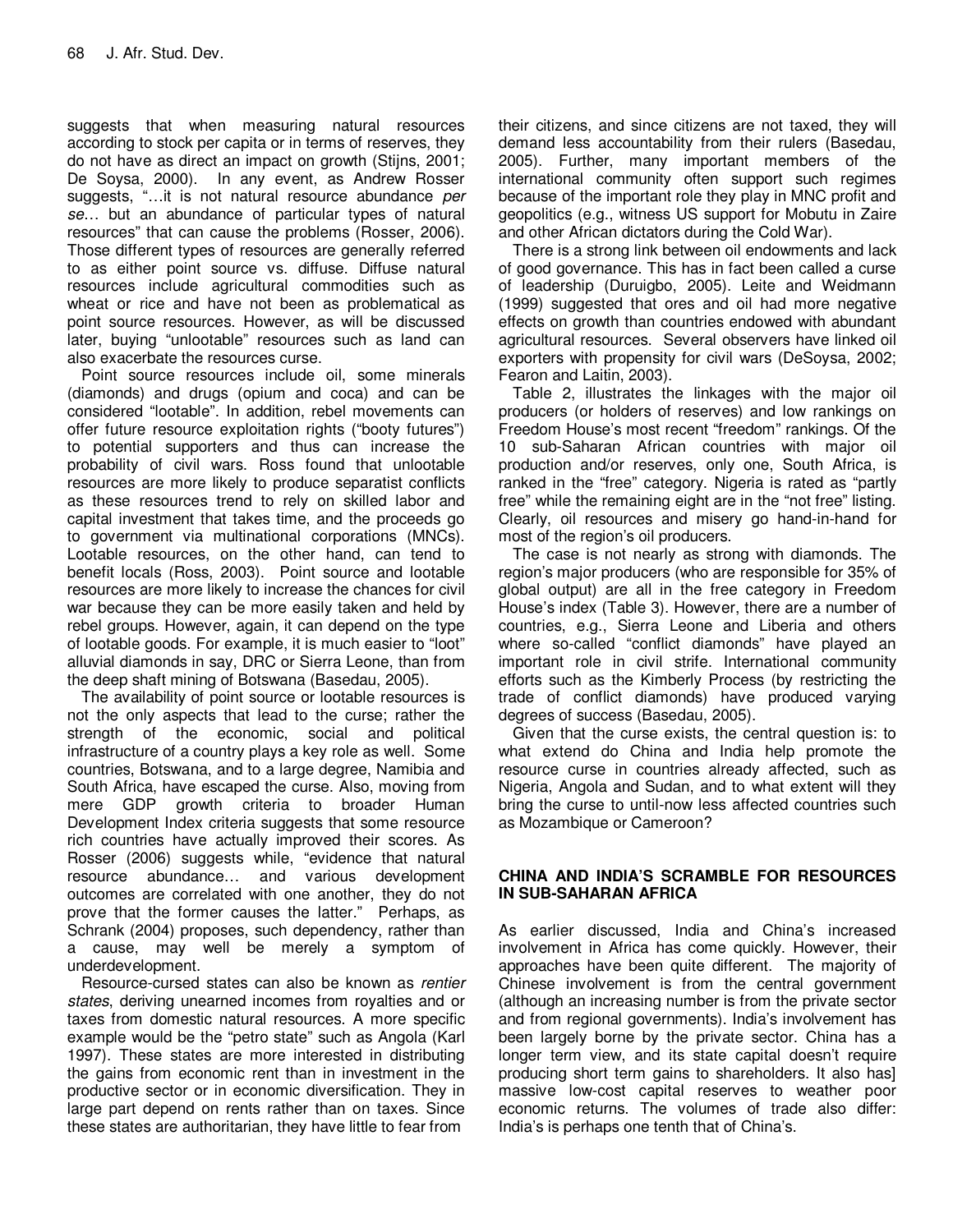| Producers house ranking+ | <b>BBL/Day</b> | Reserves* | Freedom |
|--------------------------|----------------|-----------|---------|
| Nigeria                  | 2,211,000      | 36,220    | 4.5     |
| Angola                   | 1,948,000      | 9.035     | 5.5     |
| Sudan                    | 486,700        | 6.615     | 7.0     |
| <b>Equatorial Guinea</b> | 346,000        | 1.755     | 7.0     |
| Republic of Congo        | 274,400        | 1.940     | 5.5     |
| Gabon                    | 24,170         | 1.995     | 5.5     |
| South Africa             | 191,000        | na        | 2.0     |
| Cote d'Ivoire            | 55,950         | na        | 5.5     |
| Cameron                  | 77,310         | na        | 6.0     |
| D Republic of Congo      | 16,360         | na        | 6.0     |

**Table 2.** Africa's major oil producers, reserves and "freedom" ranking.

\* Proved reserves, latest estimates, billion of barrels.  $+ = 1.0 - 2.5$  (free); 3.0-5.0 (partly free); 5.5-7.0 (not free), data for 2008. Source: World Bank (2009), CIA World Factbook 2010, Oil. Gas J., Volume 106: 48, December 2008, Freedom House, 2010.

|                        | Annual production* | Freedom house ranking+ |
|------------------------|--------------------|------------------------|
| Major Producers        |                    |                        |
| <b>Botswana</b>        | 24,000             | 2.0                    |
| Namibia                | 2,200              | 2.0                    |
| South Africa           | 6,240              | 2.0                    |
| <b>Other Producers</b> |                    |                        |
| Sierra Leone           | 360                | 3.0                    |
| D R Congo              | 5,600              | 5.5                    |
|                        |                    |                        |

 $* =$  thousand carats of gemstone quality.  $+ = 1.0 - 2.5$  (free); 3.0-5.0 (partly free); 5.5-7.0 (not free), data for 2010. Source: US geological survey mineral resources program, reported by Index Omundi, Freedom House, 2 010.

#### **China's Involvement**

In May 1996 China's re-engagement became official with President Jiang Zemin's first visit to the region. However, China's links, suggested by ancient artifacts such as pottery found on the coast of Somalia, Kenya and Tanzania, date from the seventh century. In 1414 Zheng He, the Grand Eunuch of the Three Treasures, made the first of three voyages up the East Coast of Africa. The fleet came in peace, with the objective of furthering trade and obtaining respect for the Ming dynasty (Menzies, 2002; Broadman, 2008; Dowden, 2009). The last voyage was in 1431 and China did not return to the continent in any significant way until the 1960s when Mao supported independence movements across the continent. During the 1960s, for political purposes, the Peoples Republic of China assisted a number of infrastructure projects (e.g., the Tazara Railway between Zambia and Tanzania) that the West and multilateral financial institutions would not

#### support.

Since 2000, four Forum of China-Africa Cooperation (FOCAC) meetings have occurred (Table 4). Generally these meetings have resulted in good public relations for China and have granted African states significant concessions, ranging from subsidized investment incentives to debt forgiveness.

In addition to the FOCAC, the April 2005 African-Asian summit in Jakarta celebrated the  $50<sup>th</sup>$  anniversary of the Bandung Declaration. The 1955 conference stressed the principle of "mutual noninterference in domestic affairs". This theme was repeated by the January 2006 "China's African Policy". This policy stresses several items: (1) sincerity, friendship and equality; (2) mutual benefit, reciprocity and common prosperity; (3) mutual support and coordination; and (4) learning from each other and seeking common development (People's Republic of China's Ministry of Foreign Affairs 2006).

The majority of imports, 70% of which is highly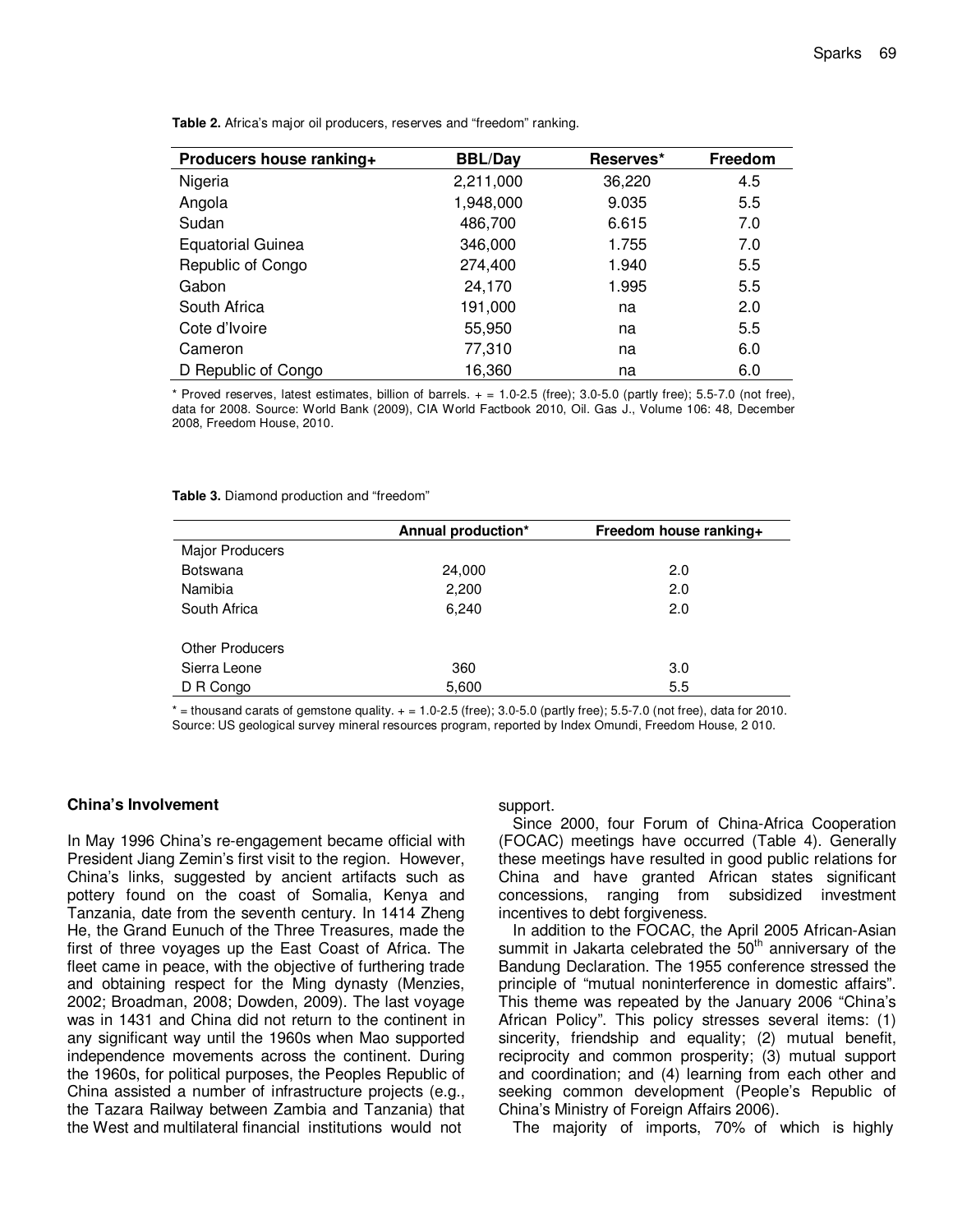**Table 4.** Forum of China-Africa cooperation: Highlights.

|                             | <b>Highlights</b>                                                                                                                                                                                                                                                                      |
|-----------------------------|----------------------------------------------------------------------------------------------------------------------------------------------------------------------------------------------------------------------------------------------------------------------------------------|
| 2000 (Beijing):             | Participants from 44 countries passed the <i>Programme for China-Africa</i><br>Cooperation in Economic and Social Development.                                                                                                                                                         |
| 2003 (Addis Ababa):         | Under the Addis Ababa Action Plan China wrote off \$1.3 billion debt for<br>thirty two African countries.                                                                                                                                                                              |
| 2006 (Beijing):             | Heads of state or government from 35 African countries. China pledged \$5<br>billion in concessionary loans.                                                                                                                                                                           |
| 2009 (Sharm el-Sheik):      | Heads of state from 49 African governments. A new \$10 billion<br>concessionary loan and a \$1 billion loan for small and medium-scale<br>African businesses. China pledged construction of 100 new clean-energy<br>projects and increased support for medical and education projects. |
| 2012 (planned for Beijing). |                                                                                                                                                                                                                                                                                        |

Source: Ministry of foreign affairs, People's Republic of China, 2010.

**Table 5. C**oncentration of Chinese Imports from Africa (2007).

|                          | Percentage of total |
|--------------------------|---------------------|
| Angola                   | 34                  |
| South Africa             | 20                  |
| Sudan                    | 11                  |
| Congo, Rep               | 8                   |
| <b>Equatorial Guinea</b> | 4                   |

Source: African development bank, 2010.

concentrated, originate from four countries (Table 5).

#### **Recent Chinese state-to-state deals:**

**West Africa:** China's largest oil investment in June 2009 of \$7.2 billion by Addax (an independent company listed in Toronto and London) sold to Sinopec, one of China's largest energy companies. Addax has holdings in Nigeria, Cameron and Gabon (as well as Kurdistan).

**Nigeria in 2010:** The state-owned CNOOC's \$50 billion bid to buy 6 billion barrels of Nigeria's 36 billion barrels of reserves and another bid of \$23 billion oil refineries.

**Guinea:** In October 2010 a \$7 billion combined mining, oil exploration and infrastructure joint venture. China insisted that this deal is independent of the government although this was not confirmed by independent sources. In March 2010 a Chinese mining firm agreed to invest \$1.4 billion in developing part of the Simandou iron ore concession.

**Niger:** In 2006 the state-owned China National Nuclear Corp secured the permit for perhaps the largest uranium mine in Africa, although with a change in leadership this deal is uncertain. There was also a \$5 billion venture to pump oil to the country's first refinery.

**South Africa:** In 2009 the China Development Bank established a quasi-sovereign fund, the China-Africa Development Fund, whose first project has been a \$227 million cement plant and an \$877 million investment in the platinum sector (China's second largest investment in Africa outside the energy sector).

**DRC:** In 2008 China's state owned China Railway Engineering Corp (CREC) made a \$9 billion deal where the CREC would build \$6 billion worth of much-needed infrastructure (thousands of kilometers of railways), plus two universities, 32 hospitals and 145 health centers. In return, China will receive \$3 billion in copper and cobalt concessions. The IMF was not pleased with this arrangement as it considered the \$3 billion concession a form of new debt, violating the provisions of a debt write off arrangements that stipulated no new loans (China subsequently has dropped part of the infrastructure portion of the agreement).

**Angola:** In 2007 the Angolan government agreed to a \$5 billion deal with China in return for oil concessions and infrastructure contracts, with virtually no strings attached. The IMF had been trying for several years to reach a new loan with the Luanda that included conditions that would attempt to reduce corruption and help reduce poverty. China had extended a \$2 billion loan in 2004.

**Kenya:** Likely partnership to develop the \$22 billion port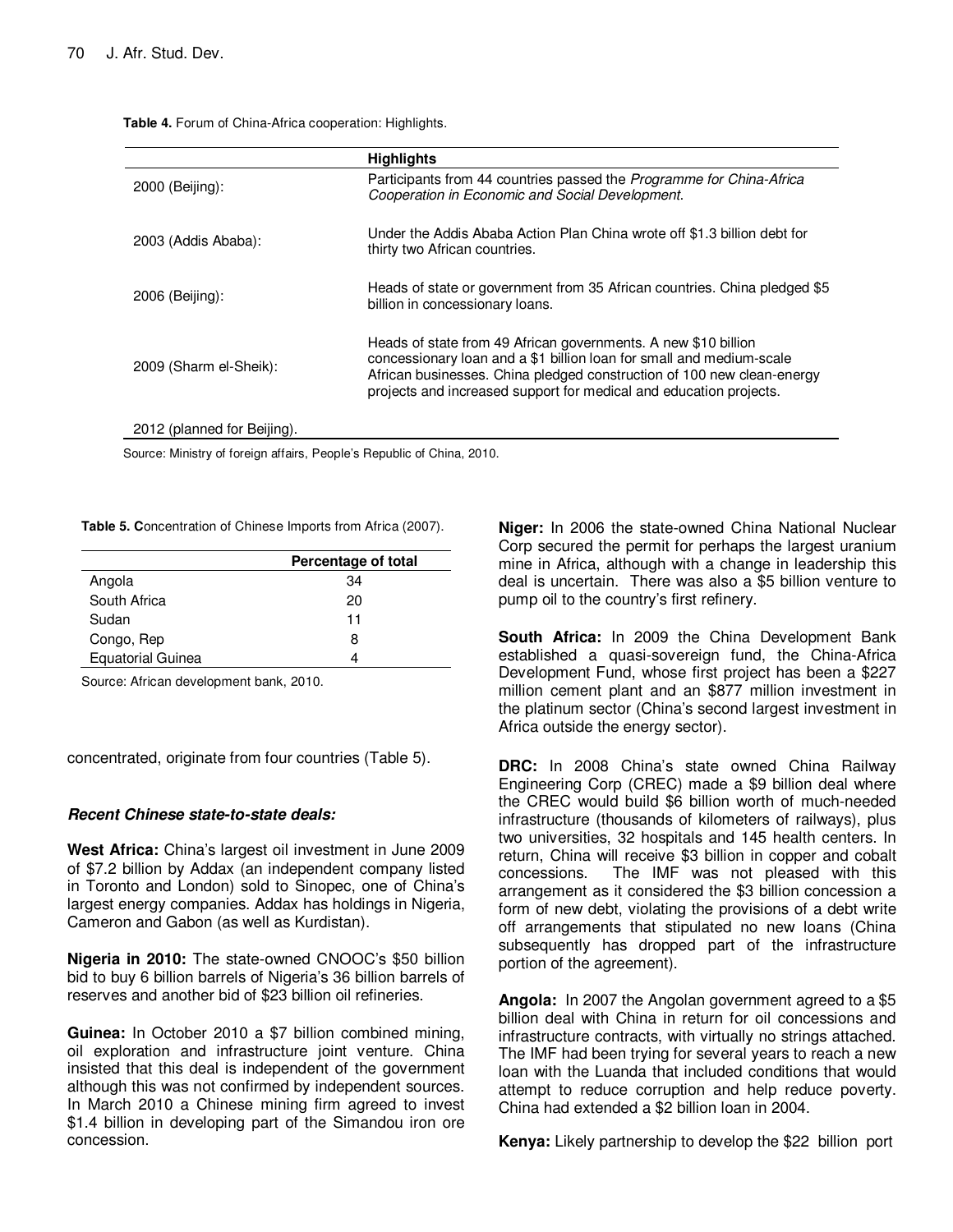**Table 6.** Chinese imports from Africa (2009, \$billions).

| <b>Chinese imports</b> | Percentage of total |
|------------------------|---------------------|
| Mineral fuels          | 27.85               |
| Ores                   | 6.05                |
| Pearls                 | 1.80                |
| Copper                 | 1.60                |
| Iron & steel           | 1.05                |
| Wood                   | 0.80                |
| Cotton                 | 0.34                |
| Oil seed & fruit       | 0.33                |
| Cobalt                 | 0.26                |
| Electrical equipment   | 0.21                |

Source: Financial times, June 14, 2010.

**Table 7.** Chinese FDI in Africa 2003-07

| <b>FDI in Africa</b> | Percentage of total |
|----------------------|---------------------|
| Nigeria              | 20.2                |
| South Africa         | 19.8                |
| Sudan                | 12.3                |
| Zambia               | 5.0                 |

Source: African development bank, 2010.

in Lamu and a railway linking the port to South Sudan and Ethiopia.

As noted in the Recent Chinese state-to-state deals, much of China's involvement in the region has been at the state-to-state level. While this is evolving, these deals remain the most important (Source: Financial Times, June 14, 2010, Rocha, 2008).

In 2009 some 70% of Chinese imports from Africa were crude oil, amounting to nearly \$28 billion (African Development Bank, 2010; Kornegay, 2008; Table 6).

Deutsche Bank projects China's commodity import demand to increase between now and 2020: for oil and coal it sees an annual increase of 20 and a 10% increase for iron ore, copper, manganese and wood (Rocha, 2008).

China is not only importing increasingly more oil but it is also investing in oil production and other extractive mineral operations and also in textiles, farming, fisheries, transportation, construction, and retail trade. Chinese farms reportedly produce about a fourth of all the eggs sold in Lusaka, Zambia's capital (Groenwald, 2009). Investments range from a \$5.5 billion investment in South Africa's Standard Bank. A \$14 million stake in a Somali mobile phone company to a \$23 billion deal to rebuild Nigeria's oil refining capacity (Perry, 2010).

China's investment has increased by an average of 46% annually for the past decade (African Development

Bank, 2010). By 2008, China's investment in Africa was \$7.8 billion, with an additional \$1.36 billion in 2009 (African Development Bank 2010; PRC Ministry of Foreign Affairs 2010). China's investment continues to grow: for the first nine months of 2010 Chinese investment grew by 77% (Bloomberg News, 2010). China's investment in manufacturing is increasing through special economic zones (SEZs). Since 2006 China has established SEZs in Ethiopia, Mauritius, Nigeria, Tanzania, Zambia, Botswana and Sierra Leone (African Development Bank, 2010).

Some investment in manufacturing, especially textiles, has been done to allow for re-exports, allowing Chinese firms to take advantage of privileged trade agreements such as the AGOA and the EU's Everything but Arms Agreement. Most of the investment goes to only four countries (Table 7). There are estimates of some one million Chinese farmers having recently settled in Africa (Smith 2009, Groenewald, 2009). Media reports a number of countries raising concerns, ranging from Mozambique, Madagascar and Malawi. In Mozambique, local workers have protested the settlement of thousands of Chinese workers on leased land and protesters in Malawi were against Chinese building a cottonprocessing plant (Groenewald, 2009). Anti-Chinese sentiment has turned negative in a number of countries. In 2005 a mining explosion in Zambia took the lives of 45 workers, souring local attitudes toward China's involvement. There is festering anti-Chinese sentiment across the region (LePere, 2008). Indeed, the opposition leader, Michael Sata used this anti-Chinese sentiment as a campaign target and came within two points of winning the election (Perry, 2010). Former South African president Thabo Mbeki complained about the "new colonial relationship" China brings to the continent (New York Times, 2007). In 2007 President Hu Jintao cancelled a visit to Zambia's copperbelt because of the resentment of Zambian mine workers and in 2007 Ethiopian gunmen claiming rights to an oil area being exploited by a Chinese firm killed sixty five locals and nine Chinese oil workers (Holder and Jackson, 2008).

Further, Chinese enclaves appear to be insensitive to local social norms (Corkin and Burke, 2008; LePere, 2008). There are charges that African employees are not paid the market rate, and are subject to harsh working conditions such as long working hours. There are also allegations of using Chinese prison labor (Corkin and Burje 2008). Since the Chinese EXIM Bank requires that 50 percent of inputs be Chinese, and that 70% of contracts be awarded to Chinese firms results in low local employment generation. Reports of corruption abound: Transparency International's Bribe Payers Index ranked China  $29<sup>th</sup>$  of 30 countries. China's EXIM bank does not have a stated policy on corruption. American firms of course are constrained by the Foreign Corrupt Practices Act, as the EU has similar laws their nationals have to follow.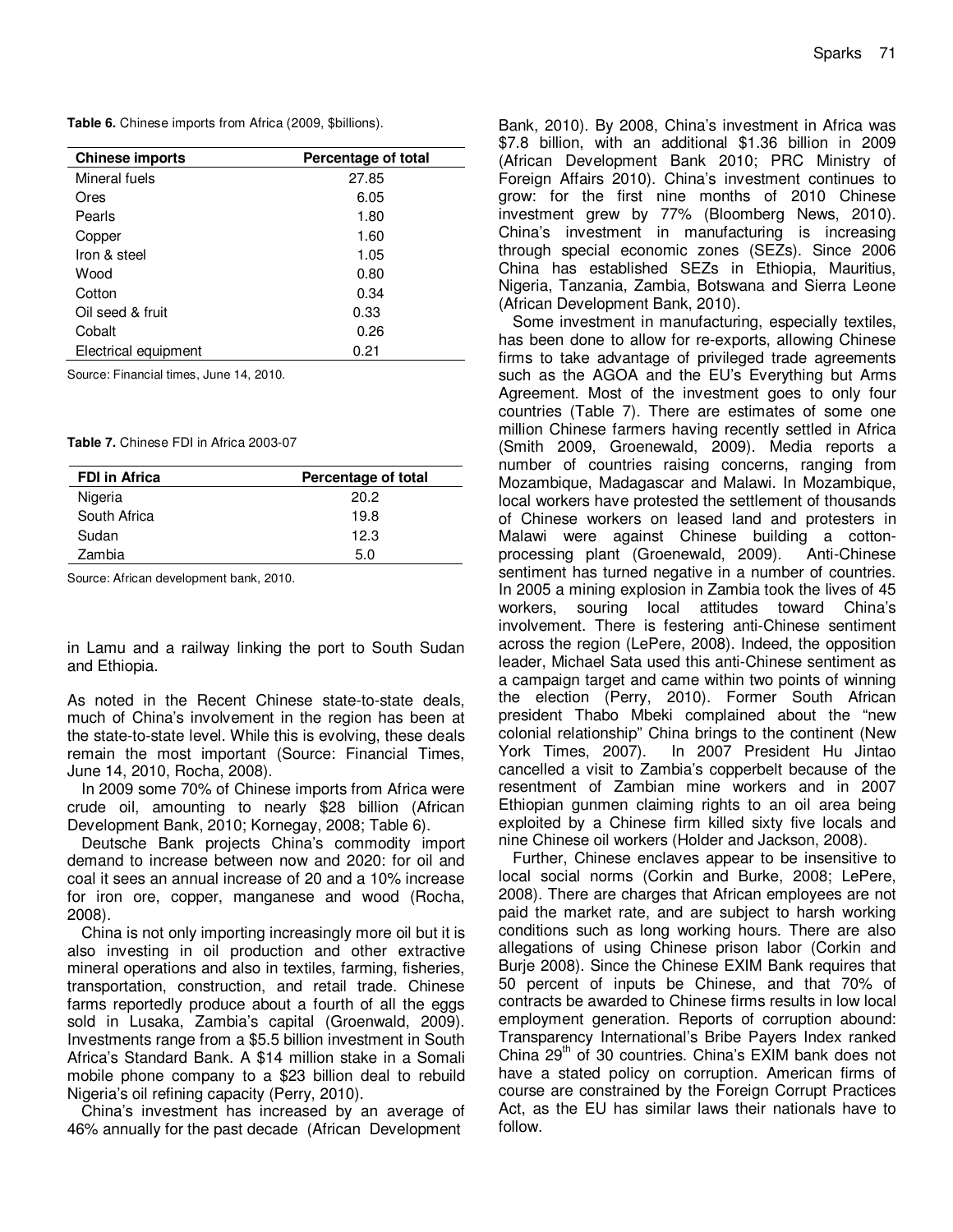| India exports to Africa |                                                      |  |
|-------------------------|------------------------------------------------------|--|
| 2006                    | \$4,812,25                                           |  |
| 2007                    | \$7,334.63                                           |  |
|                         | African exports as percentage of total exports: 6.5% |  |
|                         | India imports from Africa                            |  |
| 2006                    | \$3,562.16                                           |  |
| 2007                    | \$10,437.94                                          |  |
|                         | African imports as percentage of total exports: 6.4% |  |
|                         |                                                      |  |

**Table 8.** India's Trade with Africa 2006-07 (\$ millions).

Source: Ministry of commerce, Government of India, 2010.

#### **India's involvement**

While India's involvement in Africa is not as large presently, it too is expanding at amazing rates (Broadman, 2008). Imports from Africa surged from \$3.5 billion in 2006 to over \$10 billion in 2007 (Table 8).

India's resources needs are also likely to increase. For example, India's domestic oil reserves are not large, (about 0.5% of global reserves), and with over a billion people and a growing economy, demand will almost certainly increase over the next decade and beyond. India is increasingly looking at Africa as a source. Nigeria, supplying about a quarter of its imports, is India's second largest source of imported oil (after Saudi Arabia). Oil from the Gulf of Guinea is low in sulfur and high quality, making the region even more attractive.

India is involved in Sudan (as is China). In 1996, the China National Petroleum Corporation and three other firms created the Greater Nile Petroleum Company. One of those three, Araxis, was owned by Talisman, a Canadian firm. In 2003 India's Oil and Natural Gas Coporation Videsh Limited, (OVL) bought Talisman's share. Since then China and India have been in a bidding war in Sudan, with China generally on top of securing new rights (Beri, 2005). India's bids for oil, gas and mining concerns have lost out to China several times, e.g., in 2006 Angola. In 2004, Videsh Limited (OVL) tried to buy out Shell Oil's portion of a large exploration block, and initially the Angolan government had agreed to the deal. However, when China included more infrastructure incentives, the bid went to Beijing (Beri, 2005). More recently, Indian firms lost out in an Ethiopian rail project (Xavier, 2010). India has made oil deals in Ivory Coast and Ghana. However, there are examples of cooperation. For example, China's National Petroleum Corporation and India's Oil and Natural Gas Corporation are partners in the Greater Nile Oil Project in Sudan. This is no doubt partly as a result of sanctions keeping out US firms. While the Chinese government has been a major player in investment, India's involvement has been more a result of private sector focus on small and medium scale

enterprises, particularly information and telecommunications technologies. It could be argued that this model stimulates local jobs and investment and is thus more sustainable, and in that way it is possible that it is less likely in furthering the resource curse. For India there was no state-supported involvement. Rather, India's ties have grown more organically from the large number of Indians who came to East Africa in the  $19<sup>th</sup>$  century and who, in many cases, have deep commercial roots. Most of the 100,000 or so Indian nationals are located in East and Southern Africa, although people of Indian origin have lived in the region for generations, creating a strong Diaspora with important commercial linkages.

Indian interests range from automobiles, telecommunications, pharmaceuticals, IT training to textiles. This is not to say that the Indian government is not involved. The 2008 Delhi-based India-Africa summit was attended by only 14 African heads of state or senior government officials compared to 48 who attended the FOCCA in 2006 (and 49 who attended in 2009). At the summit, India's prime minister promised reducing and eliminating tariffs from a host of African imports, covering 94% of goods coming from 34 African states. He also promised to extend \$5.4 billion in credit lines, most in mining and IT projects (Blakely, 2008).

Indian involvement is growing in South Africa where the Tata Africa Holdings are trying to obtain a controlling interest in South Africa's second largest telephone network worth over \$500 million. Bharti Airtel recently bought Zain Africa for \$10.7 billion, establishing a major foothold in 19 countries. In 2008 India's Essar telecom also bought a mobile telephone license in Kenya, andentered the Uganda and DRC last year.

India's Export Import Bank targeted Nigeria, South Africa, Tanzania, Ghana, Mauritius, Kenya and Ethiopia for its "Focus Africa Programme" in 2003 (these countries comprised nearly 70% of India-Africa trade at the time). The EXIM Bank has extended lines of credit worth \$200 million to boost trade with east and southern Africa, targeting NEPAD projects in particular (Beri, 2005). India's Minister of Commerce and Industry told the India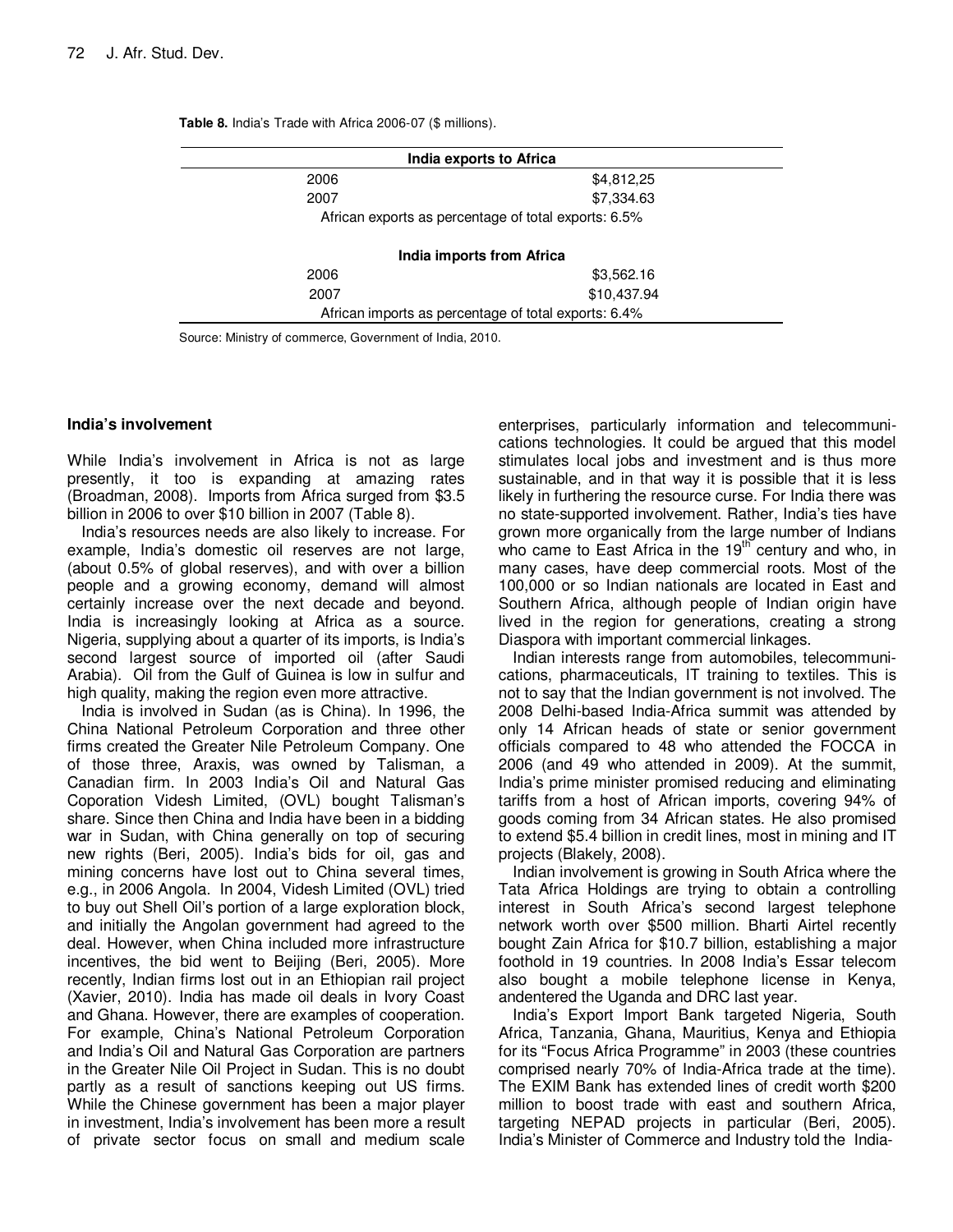West African Business Forum in 2010 that India plans on investing \$1.5 trillion on infrastructure within the next decade (Okojie, 2010). In July 2009 India's Essar Oil bought 50% share of East Africa's only oil refinery in Mombasa, Kenya.

Indian farming companies, often helped by government subsidies, have bought hundreds of thousands of hectares of land in Mozambique, Senegal, Madagascar, Kenya and Ethiopia. In Ethiopia, India has invested \$4 billion in flowers and sugar estates, according to India's ambassador to Ethiopia (Hazra, 2009; Smith, 2009).

Regardless of this rapid increase in economic ties with Africa, India, China and Africa remain distant. Neither side knows that much about each other's markets and inter-regional transportation options are limited. Ethnic networks, especially in the Indian communities, compensate to some degree. Chinese investors, being somewhat newer in the region, generally have not integrated into the local business communities. Indeed, this is often a complaint heard around the continent, as noted earlier. However, there may be as many as one million ethnic Chinese in Africa, which will create new opportunities for tighter networks. Although India, China and most African countries are members of the WTO, there are no bilateral free trade agreements currently in effect, although several are under negotiation (Broadman, 2008).

## **IMPLICATIONS AND CONCLUSIONS**

India and China's rapidly-increased economic involvement can potentially present considerable opportunity for Africa's economic development, including much needed foreign investment and attendant technology transfer, economic diversification, increased forward and backward linkages, and the chance to add value to commodity exports (e.g., cutting diamonds which is rarely done in Africa). The Chinese are generally less risk adverse than their European or American counterparts. These firms offer an important advantage: while international financial institutions and most bilateral donors insist in time-consuming environmental impact statements and the like, the Chinese just do it. Chinese and Indian firms have several advantages over their local counterparts. They generally are larger, and they can capture scale economies. They are much more export oriented, diverse and produce products of higher value than those made by domestic firms. Perhaps most importantly, Chinese and Indian firms can access cheap financing through their respective export-import banks.

China has become a major donor. As China is not a member of the Development Assistance Committee, reliable statistics are meager. However, Holder and Jackson estimated that in 2004 China was the second highest donor to the region, supplying 26% of total assistance, behind the UK with 28% (Holder and Jackson, 2008). Indeed, there is some evidence that a new positive trend may be emerging. Brautigam (2009) makes a compelling (but not fully convincing) argument that China's involvement will actually lead toward growth. She maintains that the Chinese have been greatly misunderstood in China's recent involvement.

China's vice-Commerce Minister recently stated, "China's presence in Africa is becoming more and more market driven, the actors operating there are more diverse…" (Mail and Guardian, 2010). This year China overtook the major European countries in a shift of voting power at the World Bank. The new dispensation puts China behind the US and Japan but ahead of Germany, France and the UK. While somewhat symbolic, it could be a signal move toward China's embracing of international norms. For example, China has signed the 2004 Paris declaration on aid effectiveness. Further, in April 2010 the World Bank's IFC completed its first deal to help finance a Chinese-built office tower in Dar es Salaam. While providing only a minority of the total financing, the IFC does have conditions and standards that --until now-- China has not been keen to embrace (Abrams, 2010). In 2008 India was the largest contributor to UN peace-keeping and humanitarian efforts (including election monitoring and health services) in Africa with some 30,000 troops and personnel (Xavier, 2010; Beri, 2005). China is the fourth largest contributor of troops for peace-keeping operations in Africa, with troops in UN operations in Liberia, Sudan and Congo.

There have been a number of relatively new international programs that are trying to help increase transparency. For example, the Kimberly Process Certification Scheme could help with conflict diamonds. The Revenue Watch Institute operates in 12 African states, ten of which are resource cursed. Its goal is to publish data on sources of state revenues, spending and contracts in order to promote transparency. Also, the Extractive Industries Transparency Initiative, which works in 16 African countries, nine of which are resource cursed has similar goals of strengthening governance by improving transparency and accountability in the extractives sector. These initiatives may well work, especially for a limited number of lootable resources, but they many not be apply to the others, such as some fuel minerals and other point source resources.

Nonetheless, most African states lack the capacity to regulate this massive influx of investment and trade. Because of the lack of transparency of the state-to-state deals there is often little indigenous pressure for reform. Therefore, there is a tendency for keeping the spoils of the resources in the hands of the ruling elite. As Soros suggests, "Resource revenues provide a non-democratic government both with the financial means and the incentive to maintain itself in power" (Humphreys, 2007; Basedau, 2005).

This paper argues that not only fuel and non-fuel minerals can exacerbate the resources curse, but that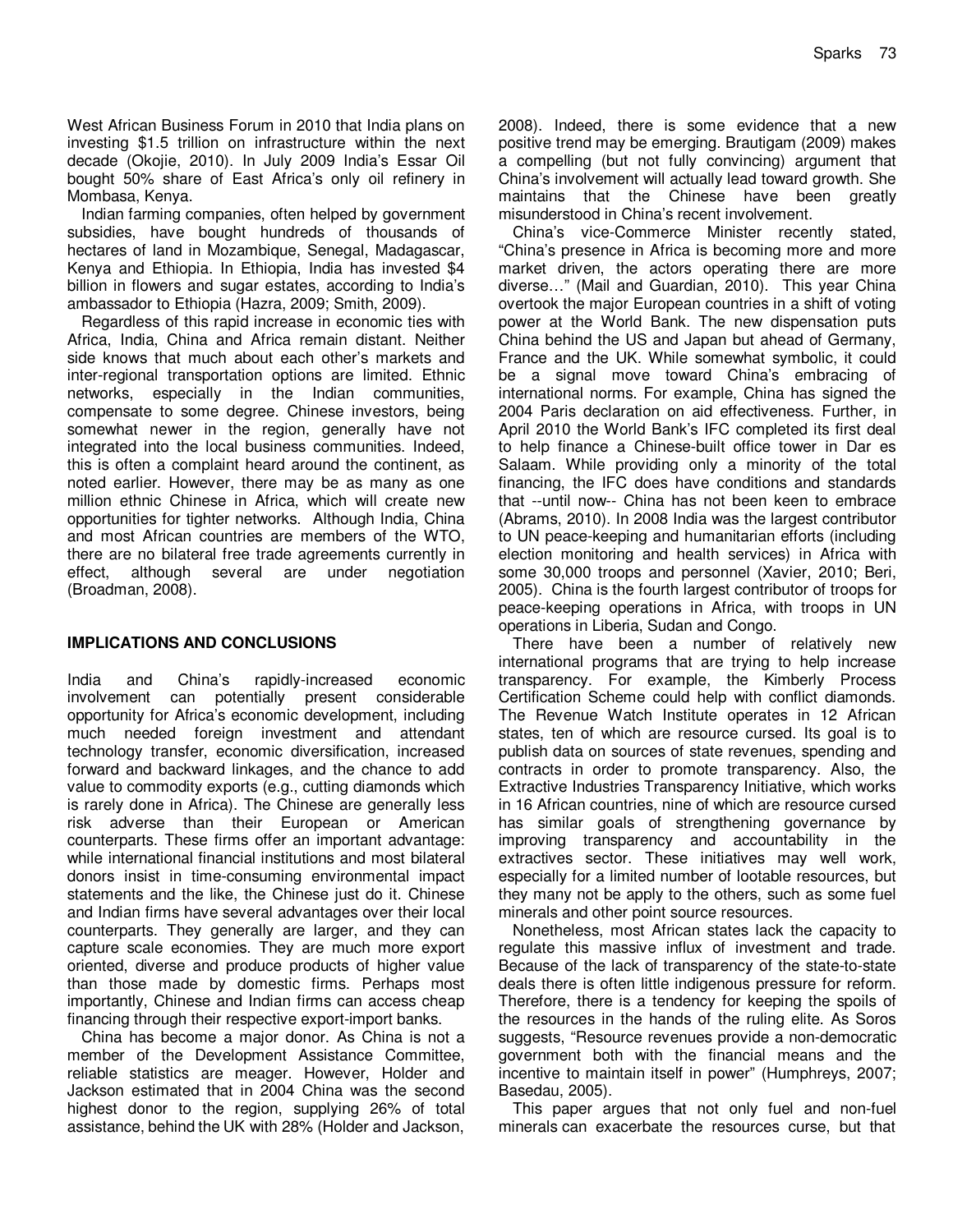buying "unlootable" resources, especially land can as well (as this rent goes to entrenched leaders). Chinese and Indian farmland purchases have been driven by food insecurity. For example, India's Planning Commission estimates that the demand for wheat in India will soon result in a shortfall of some 10 million tons (Hazra, 2009). Other drivers include rapid urbanism and resulting changes in tastes and diets, more bio-fuel production, the general trend in rising prices and rates of return and a perceived improved investment climate in the region. However, according to the FAO, of the 2.5 million hectares being bought, China apparently is not the major player (indeed, most of the Chinese "friendship farms" are medium scaled, below 1,000 ha). South Korea and some Gulf-based countries are more expansive (Cotulg, 2009). Nonetheless, China and India are big investors. China, for example, recently purchased 2.8 million hectares for a bio-fuel palm oil plant in the DRC, which would be the world's largest. A recent FAO report cautioned, "Unequal power relations in the land acquisition deals can put the livelihoods of the poor at risk. Since the state often formally owns the land, the poor run the risk of being pushed off the plot in favour of the investor, without consultation or compensation". The FAO report continues, "Lack of transparency and of checks and balances in contract negotiations creates a breeding ground for corruption and deals that do not maximize the public interest" (Cotulg, 2009).

The complexities associated with India and China's relationship with the resource curse raise a number of related questions. For example, will the Washington Consensus be replaced by a Beijing Consensus? And, will this new relationship offer a new, alternative model for growth? Since the late 1980s, the international financial institutions and major donors have stressed that recipient governments undertake varying degrees of structural reforms, including reduced budget deficits, realigned exchange rates, creating a more enabling environment for foreign investment, and a host of other reforms generally termed as neo-liberal. China, and to a lesser degree, India, do not insist on such conditions for their bilateral relationships. This raises the fear that China's noninterference could erode Africa's recent trend toward better governance. In addition, there is concern that Chinese loans could further corrupt leaders. Furthermore, these new massive loans could well burden those countries that are just now emerging from HIPC cancellations, perhaps starting a new cycle of debt. Will China and eventually India lose the support of Africans? There are widespread accusations of lax environmental standards, poor worker rights and low wages, and subsidized state-owned enterprises (SOE's) who can sustain losses to the disadvantage of local firms (Perry, 2010). The African Labour Research Network completed a comprehensive investigation into Chinese treatment of workers in ten African countries and found consistent massive violations of labor standards (Atarah, 2009). In addition, by using Chinese workers, little is done in the way

of increasing local employment (Rocha, 2008). Should these practices continue, African workers, and perhaps eventually their leaders, may well reject closer economic relationships.

Perhaps the final and most important question remains: is there a way for these states to avoid the resource curse? Humphreys suggests the best way would simply be to just leave the resources in the ground (Humphreys, 2007). Other than that, the simple, yet highly unrealistic answer is political reform: better, more open governance with less corruption and quality institutions, transparent laws, a better enabling environment for foreign investment, a more diverse economy, and more equitable sharing of the resource revenue.

While sub-Saharan Africa will likely continue its growth trend, this does not insulate it from the resource curse. It is unlikely that fragile states will be able to withstand the onslaught of the resources curse. This paper makes the conclusion that in the absence of any or most of the reforms mentioned above, and despite the commendable international transparency initiatives, China and India's increasing involvement will likely exacerbate, where it exists, the resource curse in sub-Saharan Africa. In addition, such involvement could help the curse spread wider and deeper into heretofore less-affected countries.

## **REFERENCES**

- Abrams S (2010). China Shifts Its Africa Investment Strategy, Forbes, April 28.
- African Development Bank Group (2010). Chinese Trade and Investment Activities in Africa, Policy Brief, Volume 1, Issue 4, 29 July.
- Atarah L (2009). China's Investment in Africa Comes With a Big Price Tag, African Labour Research Network, 97pp.
- Autry R, Gelb A (2001). The Political Economy of Resource Abundant States, in Auty, R (ed), Resource Abundance and Economic Development. Oxford: Oxford University Press, 68pp.
- Basedau M, Mehler A (2005). Resource Politics in Sub-Saharan Africa. Hamburg: Institute for African Studies.
- Beblawi H (1987). The Rentier State in the Arab World, in Beblawi, H and Luciani, G (eds), The Rentier State: Volume II. London: Croom Helm, pp. 156-158.
- Beri R (2005). Africa's Energy Potential: Prospects for India, Strategic Analysis, Volume 29, Number 3, July/September.
- Blakely R (2008). India Takes on China Over Africa's Riches. The Times, April 9.
- Bloomberg News (2010). China 9 Months Investment in Africa Rises 77.5% to \$875 Million, January 6.
- Broadman HG, Isik G (2007). Africa's Silk Road: China and India's New Economic Frontier. Washington, DC: The World Bank.
- Broadman H (2008). China and India Go to Africa: New Deals in the Developing World, Foreign Affairs, March/April.
- CIA (2010). CIA World Factbook 2011.
- Collier P, Hoeffler A (2005). Resource Rents, Governance and Conflict, J. Conflict Resolution, 49(4): 77
- Corkin L, Burke C (2008). Constructive Engagement: An Overview of China's Role in Africa's Construction Industries, Edinger, H; Herman, H; Jansson, J. (ed.) New Impulses from the South: China's engagement of Africa" Centre for Chinese Studies, Stellenbosch University May. 45pp.
- Cotulg L, Vermeulen S, Leonard R, Keely J (2009). Land Grab or Development Opportunity: Agricultural Investment and International Land Deals in Africa. Rome: FAO.